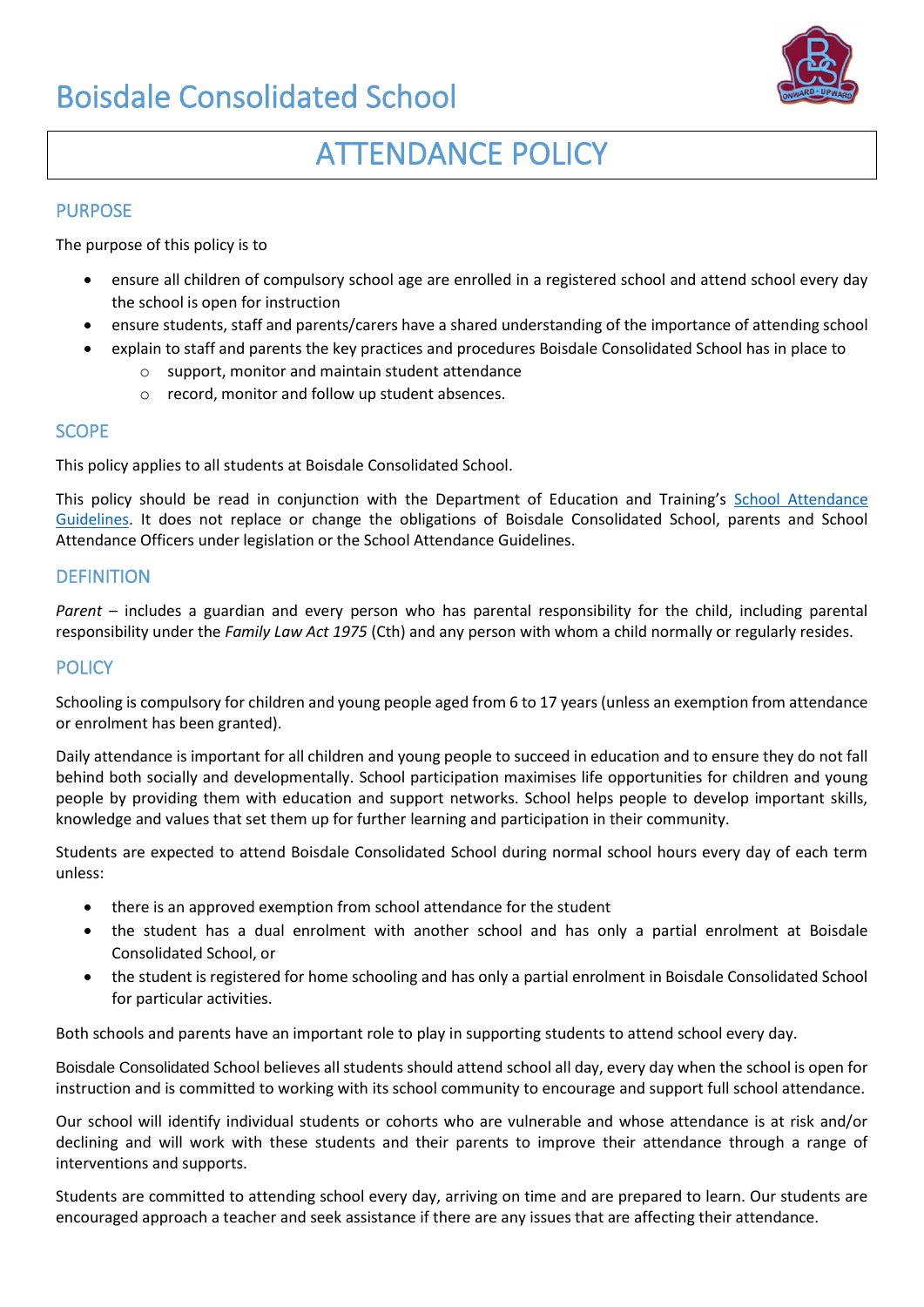

# Boisdale Consolidated School

Boisdale Consolidated School parents are committed to ensuring their child/children attend school on time every day when instruction is offered, to communicating openly with the school and providing valid explanations for any absence.

Parents will communicate with the relevant staff at Boisdale Consolidated School about any issues affecting their child's attendance and work in partnership with the school to address any concerns.

Parents will provide a reasonable explanation for their child's absence from school and endeavour to schedule family holidays, appointments and other activities outside of school hours.

# Supporting and promoting attendance

Boisdale Consolidated School's *Student Wellbeing and Engagement Policy* supports student attendance.

#### Recording attendance

Boisdale Consolidated School must record student attendance twice per day. This is necessary to:

- meet legislative requirements
- discharge Boisdale Consolidated School's duty of care for all students

Attendance will be recorded by classroom teachers at the start of the school day and after lunch using CASES21/eCASES or SENTRAL

If students are in attendance at a school approved activity, the teacher in charge of the activity will record them as being present.

#### Recording absences

For absences where there is no exemption in place, a parent must provide an explanation on each occasion to the school.

Parents should notify Boisdale Consolidated School of absences by:

- contacting the office or emailing the classroom teacher if it is an unplanned absence or planned absence.
- If a student is absent on a particular day and the school has not been previously notified by a parent, or the absence is otherwise unexplained, Boisdale Consolidated School will will attempt to contact parents as soon as practicable on the same day of the unexplained absence, allowing time for the parent to respond.

Boisdale Consolidated School will keep a record of the reason given for each absence. The principal will determine if the explanation provided is a **reasonable excuse** for the purposes of the parent meeting their responsibilities under the *Education Training Reform Act 2006* and the School Attendance Guidelines.

If Boisdale Consolidated School considers that the parent has provided a **reasonable excuse** for their child's absence the absence will be marked as '**excused absence**'.

If the school determines that no reasonable excuse has been provided, the absence will be marked as '**unexcused absence**'.

The Principal has the discretion to accept a reason given by a parent for a student's absence. The Principal will generally excuse:

- medical and dental appointments, where out of hours appointments are not possible or appropriate
- bereavement or attendance at the funeral of a relative or friend of the student
- school refusal, if a plan is in place with the parent to address causes and support the student's return to school
- cultural observance if the parent/carer notifies the school in advance
- family holidays where the parent notifies the school in advance